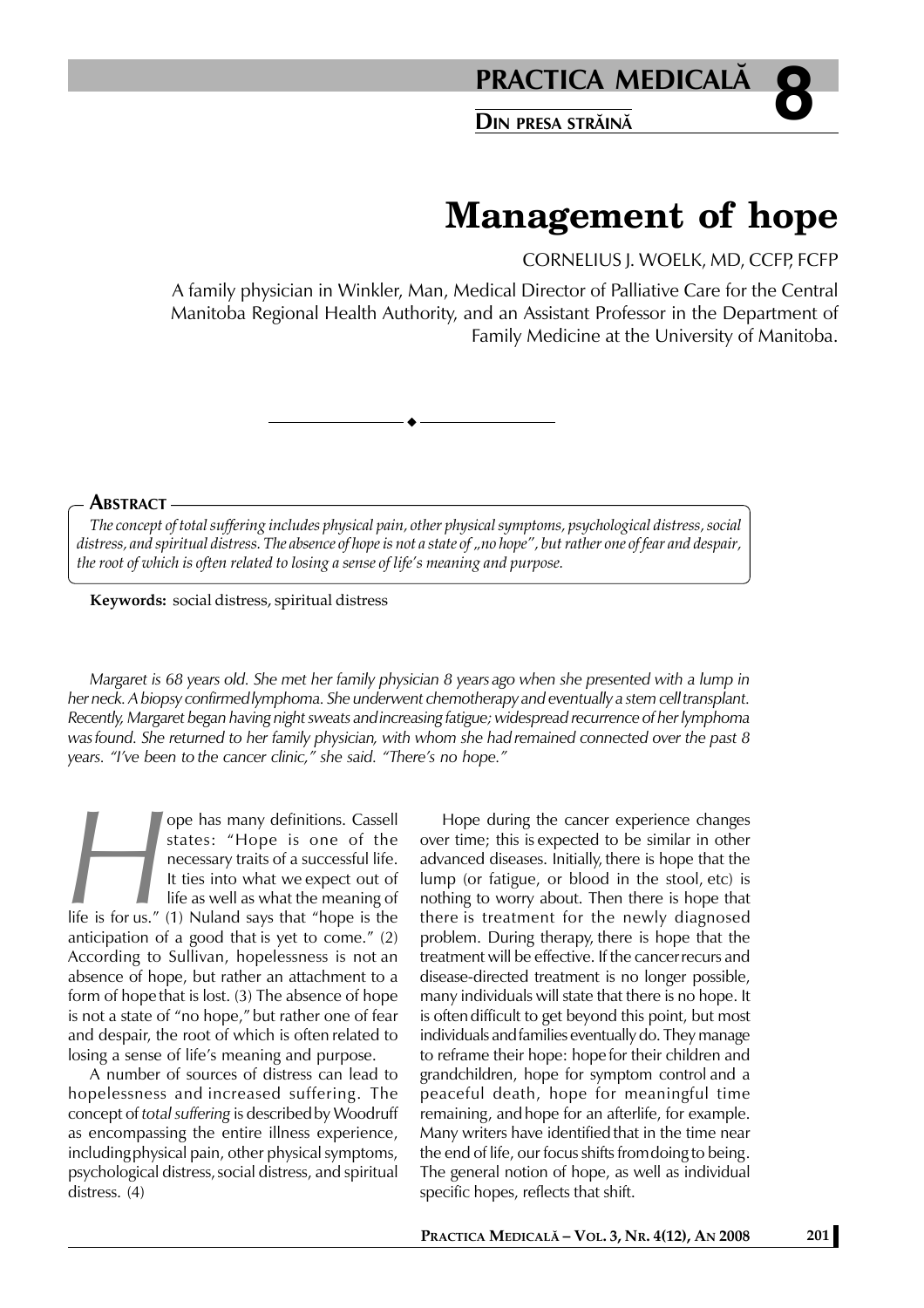One thing is certain for both patients and caregivers: Noneof us will get everything we hope for. The struggles that occur because of this certainty will actually help our hope mature. It is most helpful to have hope open to possibility. Setting all of our sights on curing a realistically incurable disease will eventually result in failure, stalling or blocking thepossibility of healing, even in the face of death.  $\Box$ 

# **A SOURCE OF HOPE**

Patients understand and interpret the language used by physicians in various ways. Margaret's case highlights this. Patients who return to their family physicians for palliative care often believe they have been let down. The family physician is well positioned to help the patient "pick up the pieces" and reframe hope.

Patients should be able to count on their physicians as sources of hope. Although it can be challenging, hope can be fosteredat every patient visit. There is an important difference between fostering hope and ignoring, avoiding, or even denying the issues that create or destroy hope. Most individuals are keen to talkabout their illness experiences. Avoiding or ignoring the issues indicates to our patients that we are not interested in their worries. Denying the issues through false reassurance confuses our patients, essentially telling them that they should not believe what they think is happening to them. In either case, we destroy trust and contribute further to hopelessness. Itis within trusting relationships that reframing hope is possible, because in those relationships it is safe to grieve. (3)

A key to fostering hope is acknowledging the fears present in all of us as we struggle through difficult times or approach the end of our lives. Being open to discussing those fears fosters hope in all of us.

Nekolaichuck and Bruera (5) have described one framework to assess hope in patients. *Table 1* (5) is a hope-assessment framework. Questions are categorized by meaning, tolerance for uncertainty, and relationships; these questions might make it easier to discuss hope.

#### **Fostering hope in patient encounters**

- Increase self-awareness.
- Learn to be attuned to the issues the patient wants to address and discuss them.
- Acknowledge fears.
- Take time.
- Listen with anopenness to learn from patients.
- Acknowledge the person behind the symptoms.
- Communicate honestly, in ways that enhance trust.
- Get help; use available resources.
- Encourage and celebrate small successes.
- Arrange follow-ups.

Hope is not something that can be forced. Its development might require great patience. Perhaps one of the most important thingswe give to our patients is our time. Active listening requires time. By listening to and trying to understand our patients'stories, we validate them, providing a safe place to allow the process of grieving to begin or develop. Finding out who a patient is (his or her past and present) and discovering what is important to the patient is key to what has been described as dignity-conserving care. (6) As we listen to our patients, it is helpful to identify our own issues and feelings and set them aside so

| Table 1. Hope-assessment framework: Questions for clinical practice. |                                                                                              |                                                                                                                                                                                       |
|----------------------------------------------------------------------|----------------------------------------------------------------------------------------------|---------------------------------------------------------------------------------------------------------------------------------------------------------------------------------------|
| Category                                                             | <b>Reflection</b>                                                                            | Questions to ask patient                                                                                                                                                              |
| Meaning                                                              | What is meaningful<br>for this person?                                                       | How have you been able to take<br>٠<br>stock of your life?<br>• What has been meaningful to you<br>in the past?                                                                       |
|                                                                      |                                                                                              | What is meaningful to you now?                                                                                                                                                        |
| Tolerance for<br>uncertainty                                         | What is this<br>person's tolerance<br>for uncertainty?                                       | How have you dealt with uncertain<br>times in the past?<br>How have you been able to handle<br>the uncertainty of having cancer?<br>How, if at all, has your view of time<br>changed? |
| Relationships                                                        | Who cares about<br>this person? Does<br>this person care<br>about someone (or<br>something)? | Who cares about you?<br>Who (or what) do you care about?                                                                                                                              |

Information from Nekolaichuk and Bruera.5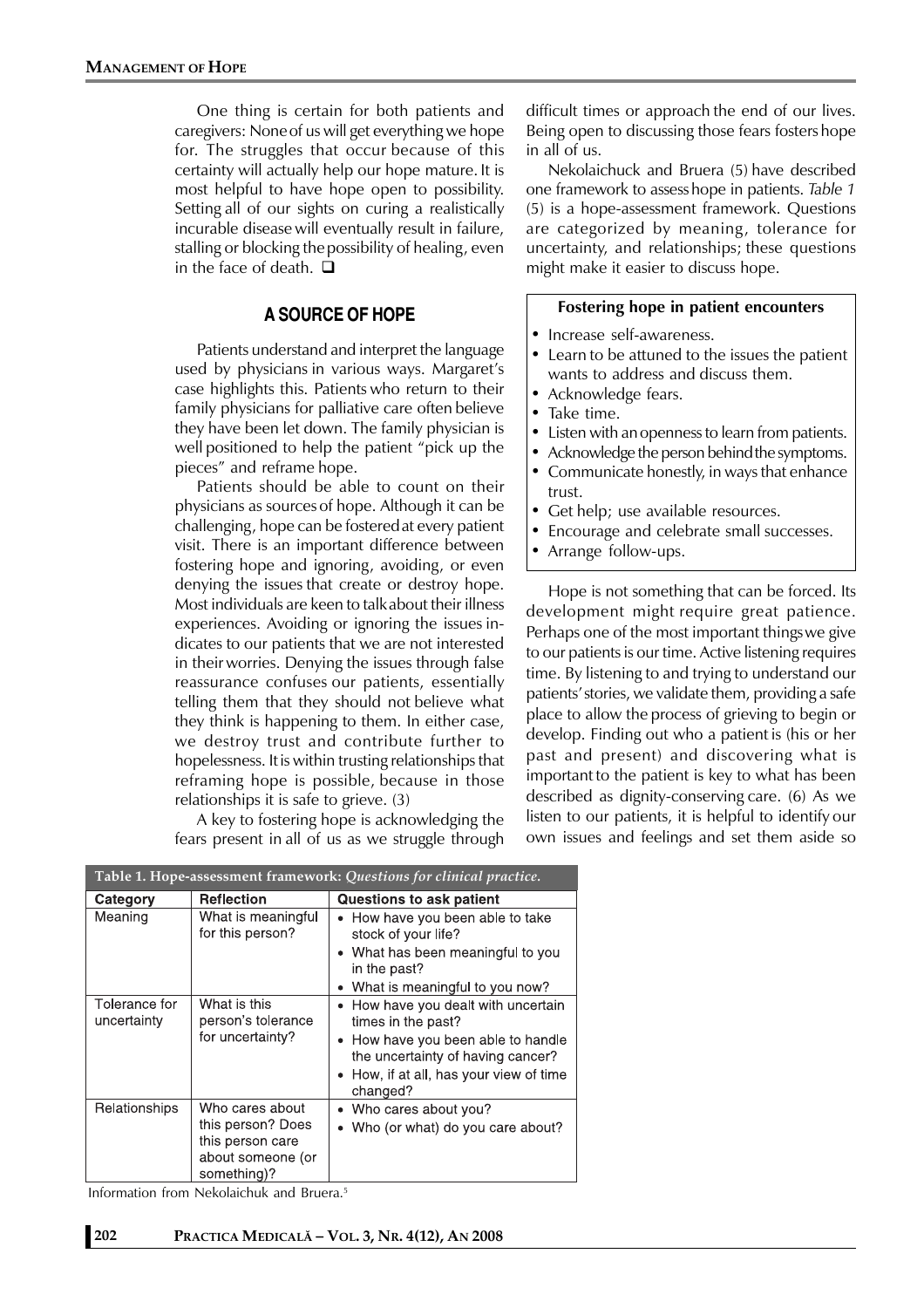they do not get in the way of the development of our patients' hope. **□** 

## **IN THE FACE OF REALITY**

Over time, you can ask questions that might help patients find hope and meaning in their dying: "What would you still liketo accomplish?" or "What would be left undone if you were to die early?" There is often the opportunity to help patients establish more realistic hopes and goals, or recognize alternativeways to achieve them. As well, general encouragement reinforces hope. Look for something specific to encourage – small successes are worth celebrating.

Hoping and coping are linked. Those with higher levels of hope have better coping skills. Those who cope well have more hope than those who do not. Helping our patients hope and cope callsfor a team effort. As physicians, we need to acknowledge our limitations and collaborate with team members from other disciplines, including nursing, psychosocial oncology, pastoral care, and volunteer groups.

Reality must be balanced by compassion. It is important to avoid creating "false hope." Encouraging hope in something very unlikely to occur will usually be incongruent with how the individualfeels physically. This breaks down trust, a cornerstone of hope. Even if the individual is willing to put all of their hope into an unlikely outcome, the more realistic outcome, when it happens, will result in more stress and, again, a breakdown of trust.7 False hope reflects our own pain; it is a lie to ourselves. At the same time, truthful disclosure without a balance of compassionwill erode the relationship and might result in a situation of "false no hope." $\square$ 

## **CLOSING TIME**

As illness advances, there is progressive loss of control andindependence. Help to foster as much independence as is possible. Build on existing support systems, especially friends and family. Remember to arrange follow-ups. Consider telephoning in between visits to make sure pain and other symptoms are under control.As patients deteriorate and find it more difficult to get out, intermittent home visits are a welcome alternative and will help them conserve their energy.

In palliative care, the unit of care includes not only the dying individual, but also the family. A further challenge is to dealwith the hope of family members, which might be vastly different from the hope of the patient and one another. Although it can be difficult, the ultimate goal for families is the best carefor their loved ones. This can be used

effectively as a startingpoint to develop a mutually agreed-upon plan of care. Willingnessto be with families, to listen actively, and to hear and discuss their questions and struggles will help families come to a newcollective vision of hope.

After a number of visits with her family physician, Margaret reframed her hope, looking at shorter, attainable goals. Shehad wished to take a trip to Europe. After discussion and planning, she and her husband chose to travel to the East Coast of Canadainstead. She enjoyed the summer at a friend's cottagewith her family. She spent time with her 2 granddaughters, creatingscrapbooks and communicating her hopes for them.

 *Margaret's condition deteriorated slowly. She saw her family physician regularly – first at the office, then, when she found it more difficult to get out, at weekly home visits. When she became weaker, home-care nursing was involved, and the local palliative care program arranged for her to have regular visits from a volunteer, who helped provide emotional support. Margaret experienced the attention and love of her family, who was with her even in her dying hours.*

#### **BOTTOM LINE**

- Providing care at the end of life gives physicians the opportunity to witness a transformation of hope within the context of multiple losses and suffering.
- By helping patients reframe and increase their hope, patients and their families can better cope with serious illnesses. This is important work, and it can be very rewarding for all involved in treating patients and their families.

#### **POINTS SAILLANTS**

- Dispenser des soins en fin de vie donne aux médecins la possibilité d'être témoins d'une transformation de l'espoir dans le contexte de pertes et de souffrances multiples.
- Les patients et leur famille peuvent mieux faire face aux maladies graves si on les aide à recadrer et à accroître leur espoir. C'est un travail important qui peut être très enrichissant pour tous ceux qui participent au traitement des patients et de leur famille.

Dr Woelk ia a family physician in Winkler, Man, Medical Director of Palliative Care for the Central Manitoba Regional Health Authority, and an Assistant Professor in the Department of Family Medicine at the University of Manitoba.

#### **Competing interests**

*None declared*